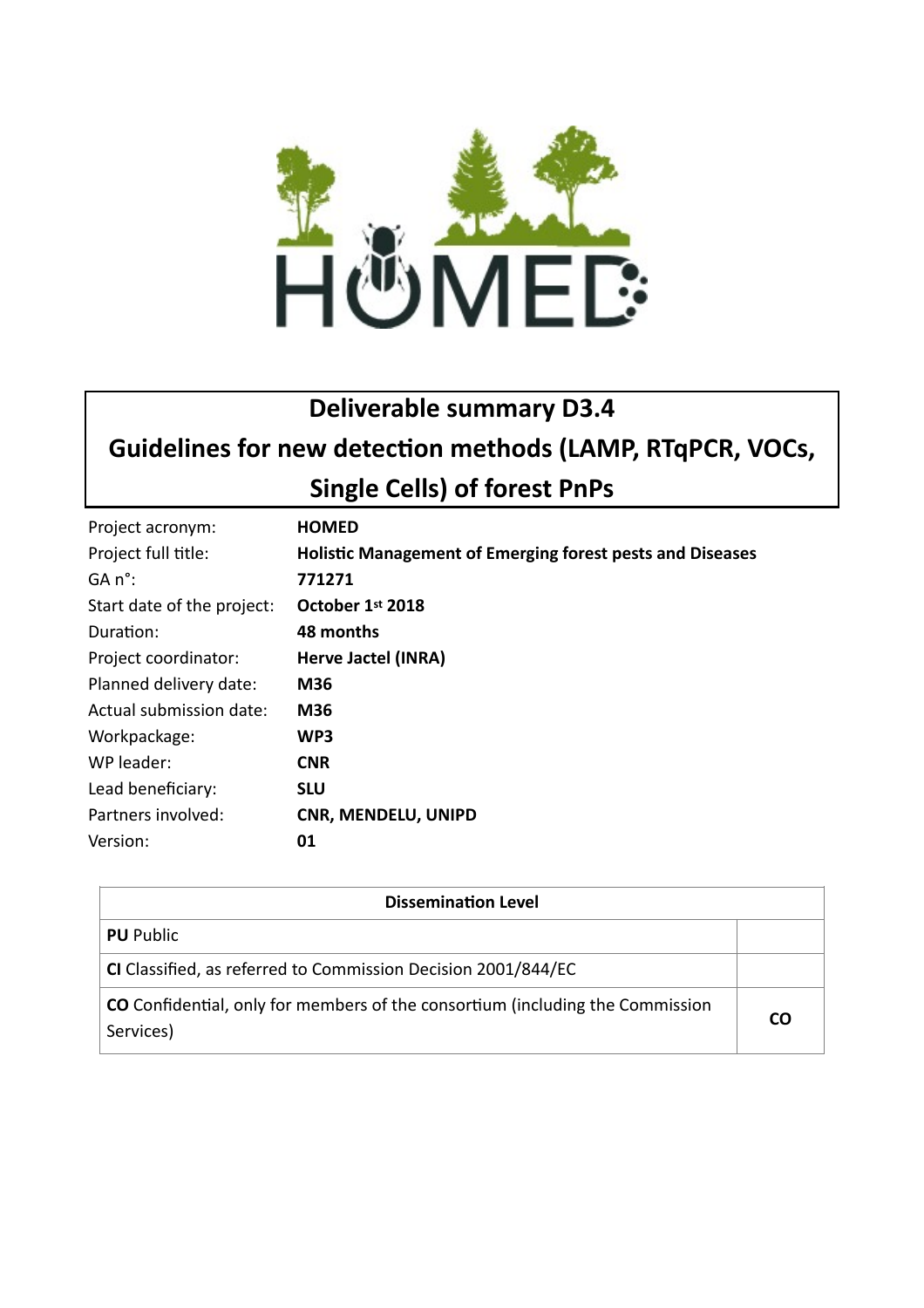



# **Table of contents**

| 3. |  |
|----|--|
|    |  |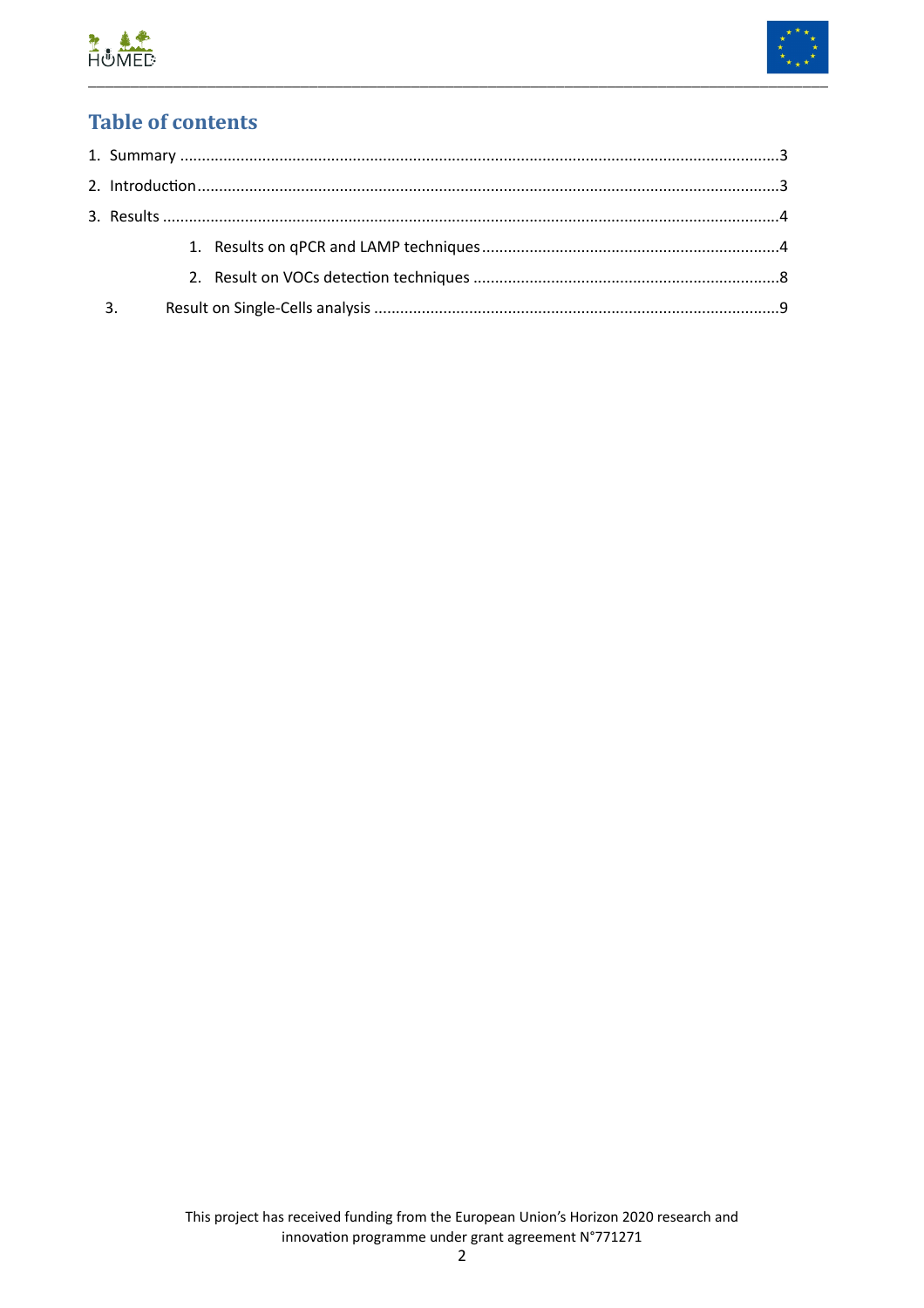



# <span id="page-2-0"></span>**1. Summary**

### **Objectives:**

Alien pathogens are exponentially increasing, challenging the sustainability of agriculture and forestry crops and natural ecosystems. The major pathway of non-native plant pathogen introduction is the international trade of plants, mainly ornamental (Santini et al. 2013).

We posit that one of the most rational approaches to limit the introduction of new pathogens within EU borders was to set up a harmonized pool of novel rapid, sensitive, specific and user-friendly tools for effective phytosanitary inspection and interception. For this aim, we optimised four Real-time LAMP protocols, three qPCR assays and one VOC detection system.

#### **Teams involved:**

CNR, MENDELU, UNIPD.

# <span id="page-2-1"></span>**2. Introduction**

Alien pathogens are exponentially increasing, challenging the sustainability of agriculture and forestry crops and natural ecosystems. The major pathway of non-native plant pathogen introduction is the international trade of plants, mainly ornamental (Santini et al. 2013).

The overall aim of a plant health policy is to safeguard and improve the health and quality of commercially produced plants and plant products. A key element of such policy is to prevent the introduction and spread of harmful, non-native organisms and to take action through regulation of such organisms if they do become established. In Europe, based on specific pest risk analyses (PRA), about 250 plant pests and pathogens not present, or with a limited extent in the EU, are regulated (Anonymous 2016). Regulations are applied to these lists of pests or pathogens, while all the other consignments not included in the list can be introduced without any limitation. In this context, the control measures depend on the proper identification of diseases and the causal agents. Without proper identification of the disease and the disease-causing agent, disease control measures can be a waste of time and money leading to further plant losses. Proper disease diagnosis is therefore vital.

### *Objective*

The objective was to set up a harmonized pool of novel rapid, sensitive, specific and user-friendly tools for effective phytosanitary inspection and interception.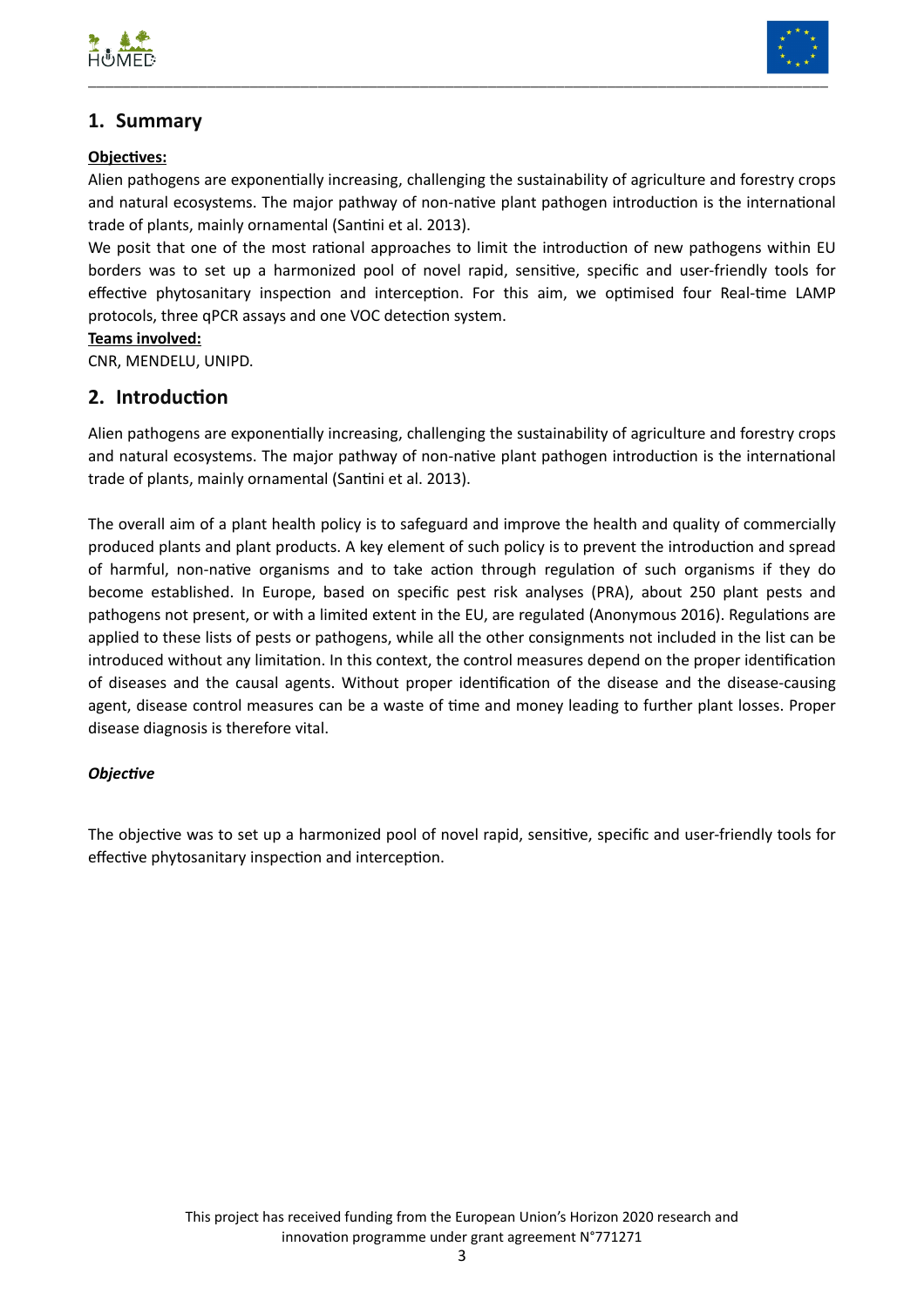



# <span id="page-3-0"></span>*3. Results*

Table 1. Detection methods developed in the frame of HOMED (X) and already reported in literature (+)

| Pathogen                               |                                          | <b>Detection method</b> | Literature supported by |                               |                                                                      |
|----------------------------------------|------------------------------------------|-------------------------|-------------------------|-------------------------------|----------------------------------------------------------------------|
|                                        | <b>Real-Time</b><br><b>PCR</b><br>(qPCR) | <b>LAMP</b>             | <b>VOC</b>              | <b>Single Cell</b><br>sorting | <b>HOMED</b>                                                         |
| Ceratocystis platani                   | $\ddot{}$                                | X                       | X                       | $X^*$                         | Aglietti et al., 2019; Brilli<br>et al., 2020; Luchi, pers.<br>comm. |
| Xylella fastidiosa                     | X                                        | X                       |                         |                               | Aglietti et al., 2019                                                |
| Phytophthora ramorum /<br>P. lateralis | $\ddot{}$                                | X                       |                         |                               | Aglietti et al., 2019                                                |
| <b>Fusarium circinatum</b>             | $\ddot{}$                                | X                       |                         |                               | Stehlikova et al., 2020                                              |
| Caliciopsis moriondi                   | X                                        |                         |                         |                               | Migliorini et al., 2020                                              |
| Cryptostroma corticale                 | X                                        |                         |                         |                               | Dvorak, pers. com.                                                   |
| Dothistroma sp.                        | $\ddot{}$                                | X                       |                         |                               | Aglietti et al., 2021                                                |
| Lecanostica acicola                    | $\ddot{}$                                | X                       |                         |                               | Aglietti et al., 2021                                                |

# <span id="page-3-1"></span>*1. Results on qPCR and LAMP techniques*

# *Real-Time* quantitative *PCR (qPCR)*

Real-time quantitative PCR (qPCR) assays, allows for rapid and specific detection of fungal pathogens from environmental samples. The advent of this molecular technique has enabled faster and more sensitive diagnostic tools for the identification and quantification of disease-causing agents. The accuracy and reliability of qPCR may also enable the detection of latent fungal infections before symptoms occur and the detection of fungal pathogens that are difficult to culture. This technique is very precise and sensible, allowing the detection and quantitation of very small amounts of pathogen's DNA and is hence a powerful tool for early surveillance and detection of pathogens in healthy plant tissue, before symptom expression in the host, as well accurate epidemiological studies of the spread of pathogens and their presence on different vectors and hosts.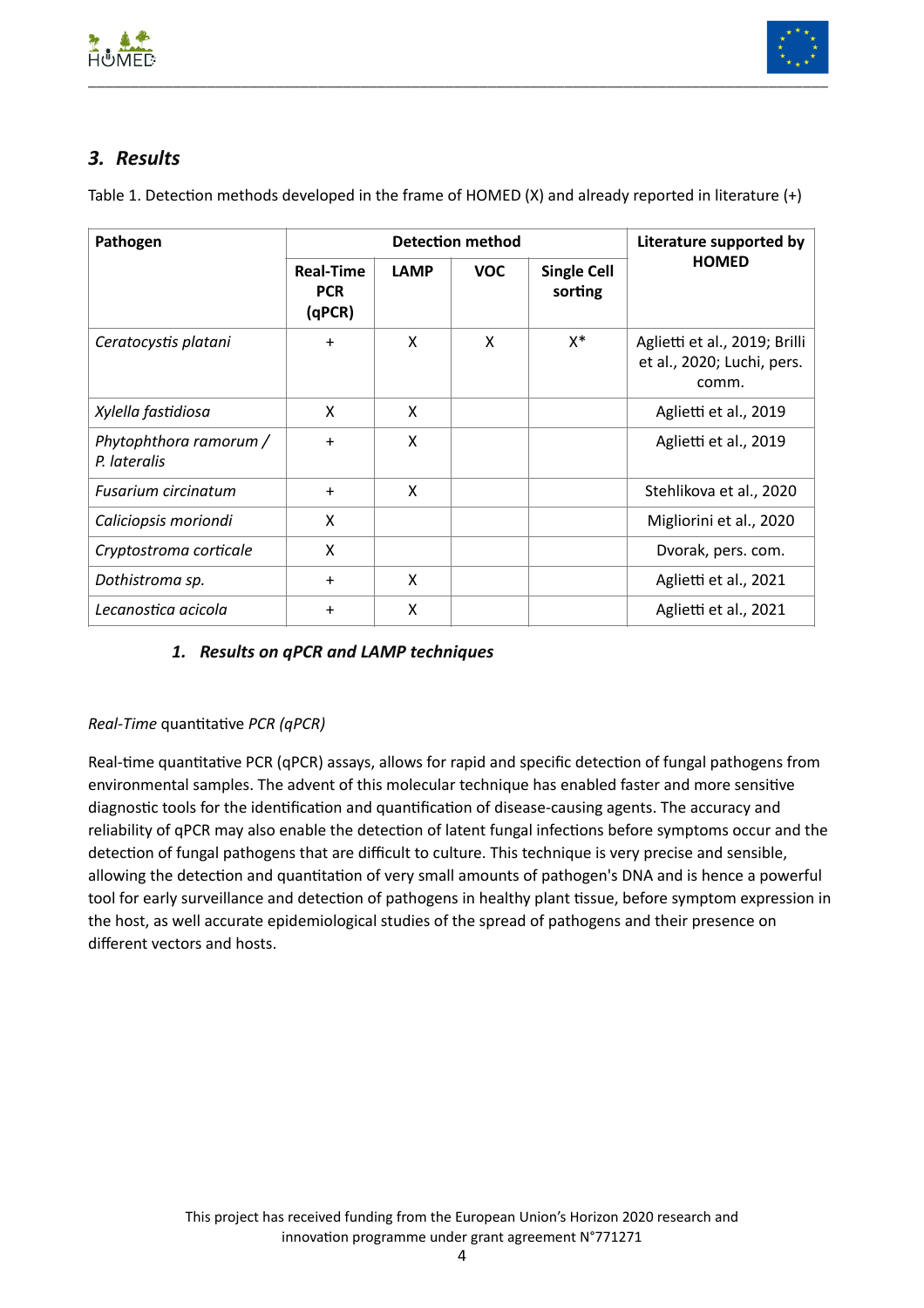



**Figure 1**. Comparison of sensitivity of some assays set up in the frame of HOMED.

### *Real-time quantitative PCR assay for Cryptostroma corticale*

This assay has been developed for the purpose of a very sensitive and specific detection of the causal agent of the Sooty bark disease of maples and the Maple bark disease of human. Due to its increasing importance, it has been chosen by the consortium of HOMED project as one of the target species. Its occurrence was molecularly detected in microscopic slides obtained from national pollen information services.

*C. corticale* has been introduced to different parts of Europe during the twentieth century, but especially in the last decade it is becoming an emerging pathogen. Especially in central Europe it is currently causing significant damages to native species of maples (*Acer pseudoplatanus, A. platanoides*).

#### **Figure 2.** Symptoms due to *C. corticale* infection

*C. corticale* specific assay has been developed. Primers and hydrolysis probe were designed, tested on reference strains and its specificity proved on other endophytic and parasitic fungi commonly isolated from maple branches. This very sensitive assay was successfully validated on samples obtained from the pollen information service of four countries, giving positive results in three of them.

Successful validation of this assay for the abovementioned purpose means, that it can be probably used for detection protocols with much lower risk of insufficiency of pathogen's DNA. Apart of qPCR identification of pure cultures it can serve for a detection from plant tissues after appropriate modification of the extraction protocol as well as for all kinds of aerobiological studies.

#### *LAMP diagnostic assays*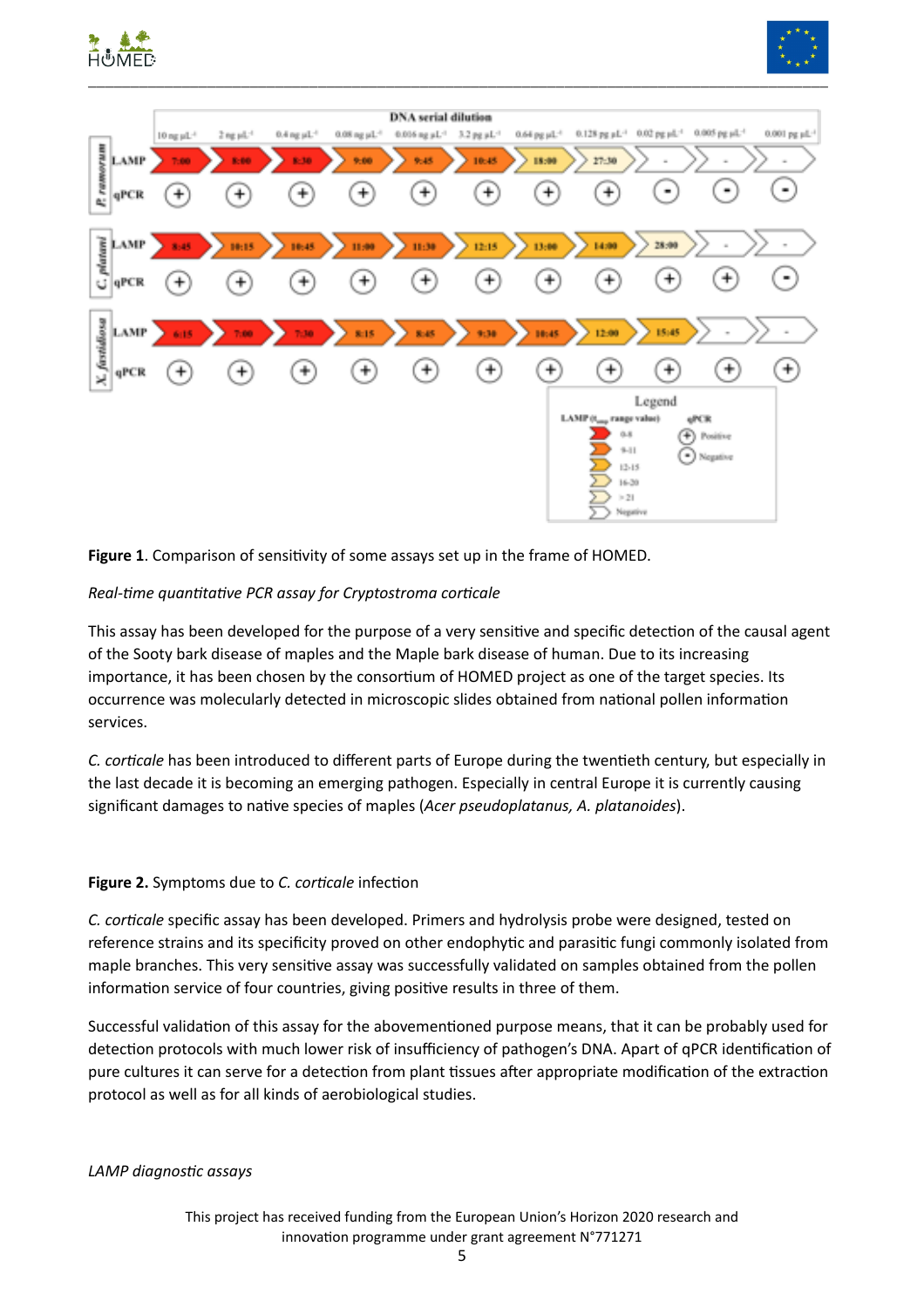





In order to provide sensitive, specific, but also simple and fast tools to be use for pathogens interception at points of entry four LAMP (Loop mediated isothermal amplification) assays were set up in the frame of the project.

The opportunity to have an accurate and rapid detection of the quarantine pathogens directly in the field by a portable instrument, represents a great advantage to preventing introductions and for applying control measures. Most of the LAMP based assays recently developed for plant pathogens, including the one developed for *P. ramorum* by Tomlinson et al. (2007) and for *X. fastidiosa* by Harper et al. (2010), are based on laborious and time-consuming isothermal amplification reactions. On the contrary, the main parameters used to assess the positivity of a sample in a LAMP real-time assay, as those developed in the frame of Homed (Aglietti et al., 2019; Stehlikovà et al., 2020; Aglietti et al., 2021), are amplification time and annealing temperature resulting by fluorescence analysis results provided by the instrument.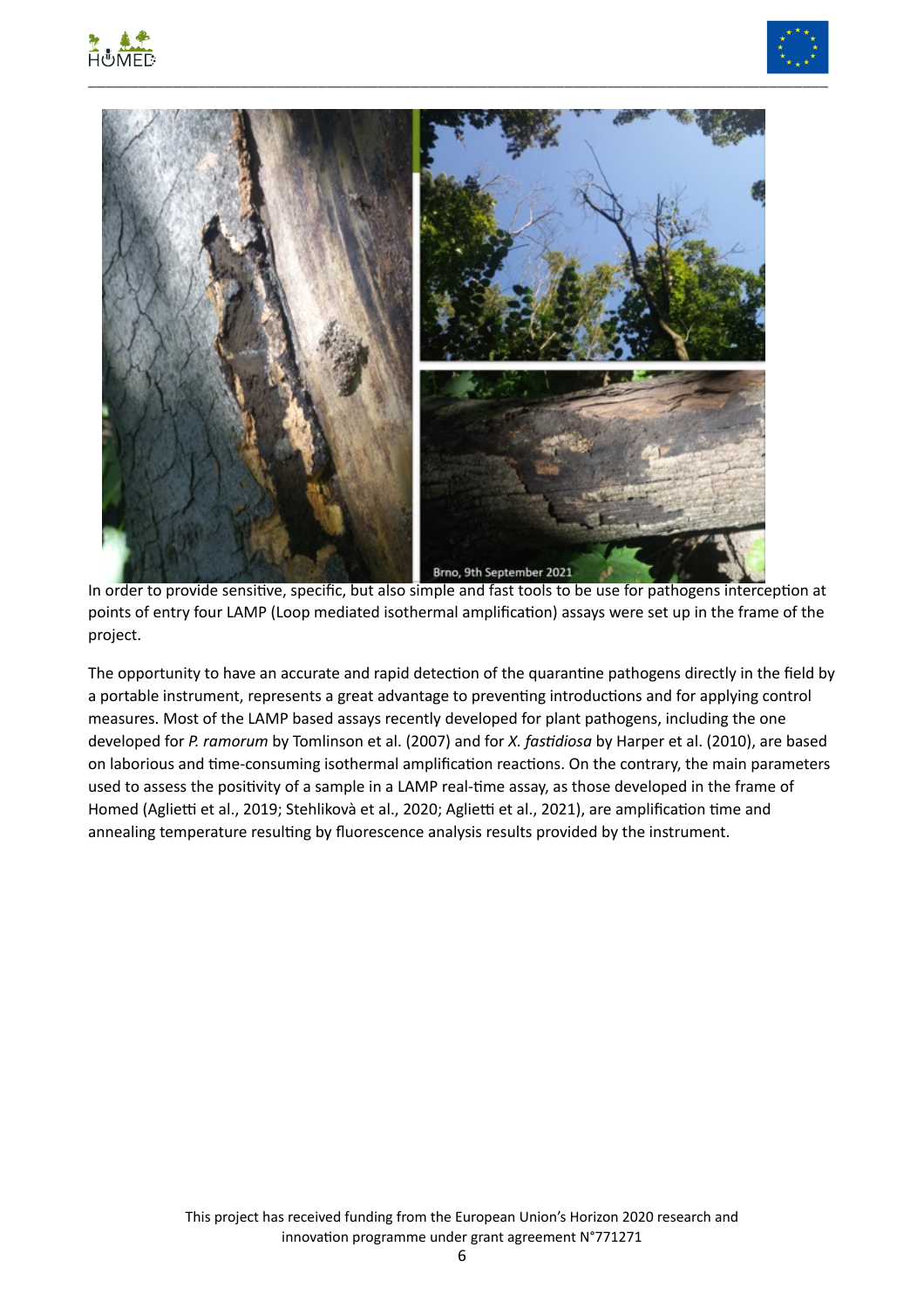









This project has received funding from the European Union's Horizon 2020 research and innovation programme under grant agreement N°771271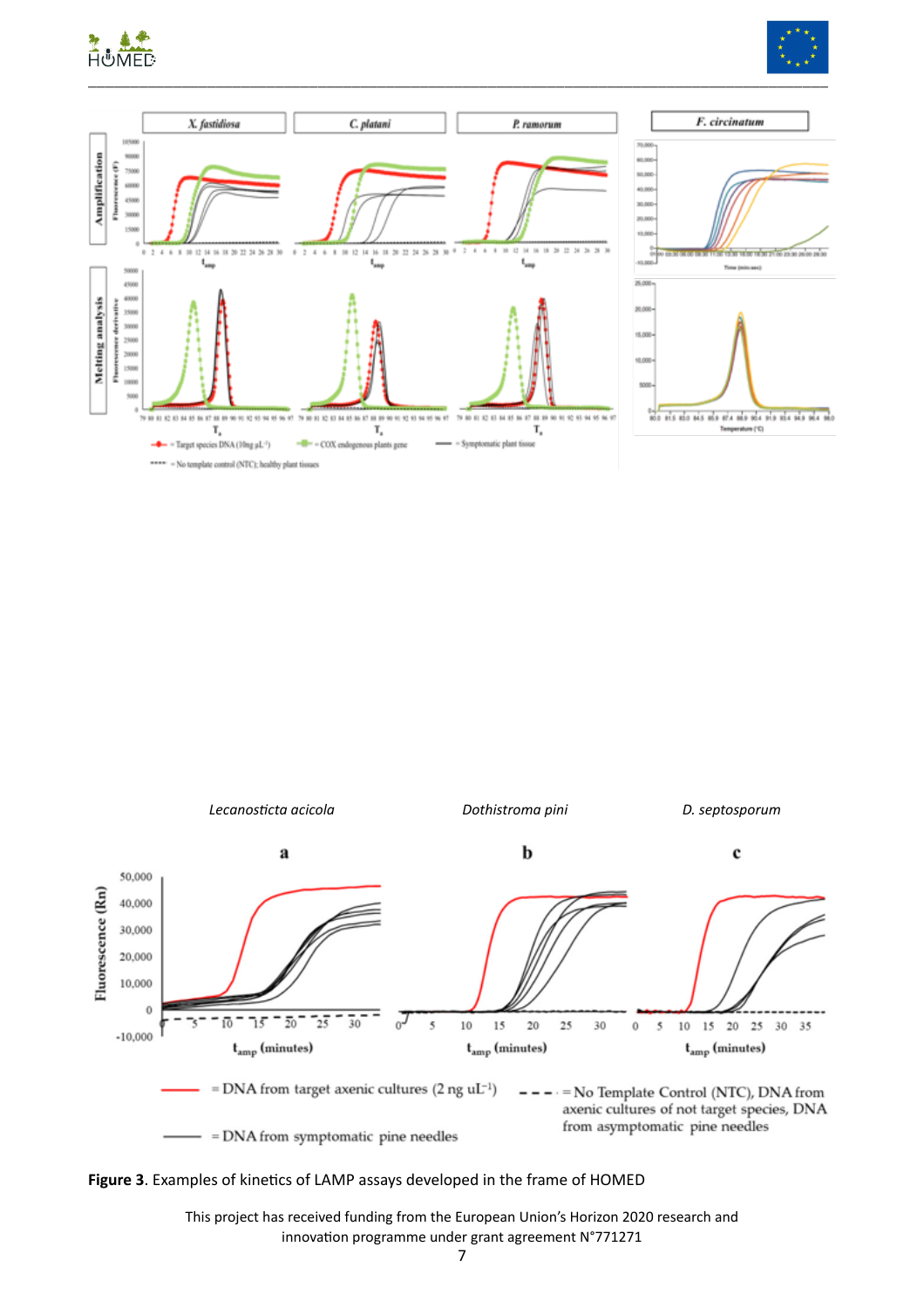



The use of rapid, specific and sensitive point-of-care methods like the LAMP assays developed in this study could enable phytosanitary services to make immediate management decisions, helping in containing environmental and economic losses. The application of such a portable diagnostic tool, requiring minimum equipment and a few, if any, specific scientific skills could be profitably used to check the health status of live plants or plant parts at the points of entry or in field, thus reducing time of analyses and allowing a prompt management of disease.

# <span id="page-7-0"></span>*2. Result on VOCs detection techniques*

Since phytosanitary services have to deal with a large and increasing number of plants to be inspected at ports of entry, spending one hour to run a single analysis still remains a time constrain. Moreover, these molecular tools can sample just a few plants among an entire consignment. Therefore, finding a technique that allows to screen large plant consignment in a short period of time may effectively help to speed up the inspection work, thus avoiding the introduction of new plant pathogens.

A peculiarity of *Ceratocystis* spp. is the emission of volatile organic compound(s) (VOC), which resemble the fruity aroma of banana. In the frame of HOMED it was investigated whether is possible to differentiate *C. platani* among other fungal species commonly associated with hosts plants growing in the same ecosystems as plane trees through the emission of specific VOC; then, it was verified whether these "targeted" VOC could be used to detect plane trees infected by *C. platani*.



**Figure 4**. Chromatograms showing the VOC emitted in the headspace of the vials containing: (a) only PDA medium; (b) pure cultures of *Ceratocystis platani* grown on PDA medium.

Specific VOC emitted in vitro by pure culture of C. platani (i.e. isobutyl acetate, isobutyl alcohol and isoamyl acetate) are also released in vivo from the bark of infected asymptomatic plane trees already 4 dpi (days post inoculation), and continued to be detectable even after 32 days (Table 2).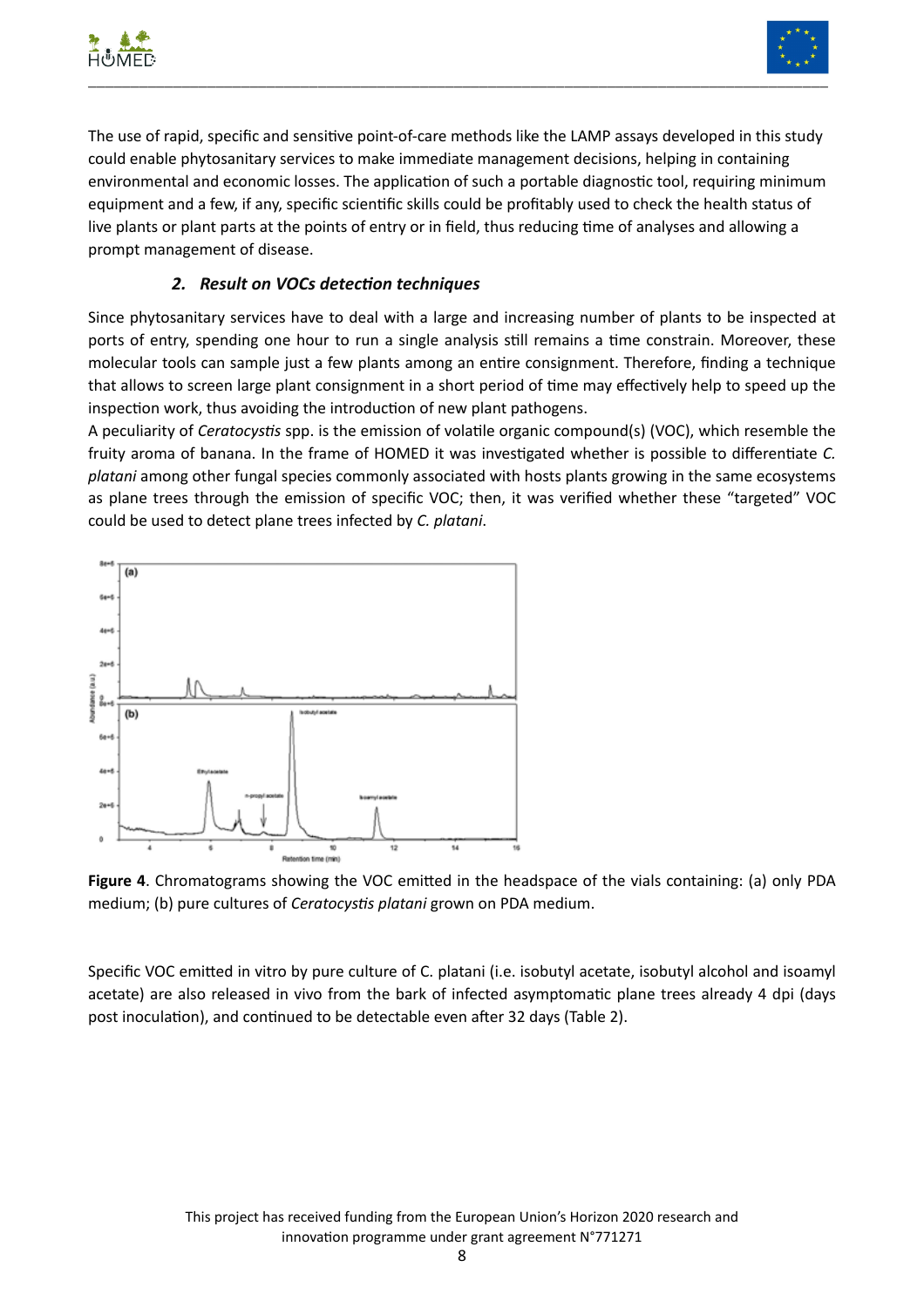



| Days post-<br>inoculation (dpi) | Presence of symptoms on inoculated<br>plants                                           | ethyl<br>acetate (%) | n-propyl<br>acetate (%) | <b>isobutyl</b><br>acetate (%) | <b>Isobutyl</b><br>alcohol (%) | <b>Isoamyl</b><br>acetate (%) | <b>Isoamvl</b><br>alcohol (%) |
|---------------------------------|----------------------------------------------------------------------------------------|----------------------|-------------------------|--------------------------------|--------------------------------|-------------------------------|-------------------------------|
| 1                               | No visible symptoms                                                                    | ۰                    | ۰                       | ۰                              | ۰                              | ۰                             | ۰                             |
| 4                               | No visible symptoms                                                                    | $\sim$               | $\sim$                  | $92.5 \pm 1.4$                 | $6.5 \pm 1.3$                  | $10+01$                       | ٠                             |
| 8                               | No visible symptoms                                                                    | ۰                    | ٠                       | $92.2 \pm 1.4$                 | $7.7 \pm 1.4$                  | $\overline{a}$                | ٠                             |
| 10                              | Wilting of apical leaves                                                               | $\blacksquare$       | $\blacksquare$          | $89.8 \pm 2.9$                 | $10.2 \pm 2.9$                 | $\blacksquare$                | $\blacksquare$                |
| 17                              | Wilting and chlorosis of leaves:<br>necrosis on bark                                   | $\sim$               | $\sim$                  | $100.0 + 0.0$                  | $\sim$                         | $\overline{\phantom{a}}$      | $\sim$                        |
| 32                              | Extensive chlorosis of the leaves and<br>longitudinal necrosis on stem; plant<br>death | $100.0 \pm 0.0$      | . .                     |                                |                                |                               |                               |

Table 2. Percentages of single VOC out of the total sum of the six targeted VOC measured over time in the plane trees stem where *C. platani* has been inoculated (values are means of three replicated measurements ± percentage uncertainty). Symptoms were detected in all the investigate seedlings at the same dpi.

*Ceratocystis platani* emits the same blend of VOC both when grown on media and on living tissues of plane trees. Thus, this blend of VOC could be potentially exploited as a non-invasive early diagnostic marker of *C. platani* infection, even before symptoms are visible.

In the frame of HOMED it was reported for the first time the use of a VOC blend for the detection of a quarantine plant pathogen.

VOC fingerprinting could represent an innovative method to help phytosanitary services in rapid surveying of plant consignments at ports of entry by sampling the air within a container where plants have been stored.

## <span id="page-8-0"></span>*3. Result on Single-Cells analysis*

Agents of tracheomycosis can start their infective process with a few spores circulating in the host vessels. In the frame of HOMED it has challenged the potential of DEPArray™ technology, a microchip-based digital sorter, which combines precise microfluidic and microelectronic enabling precise, image-based isolation of single spores, which can then be analyzed by other molecular detection methods.



**Figure 5.** *C. platani* conidia in DEPArray cartridge.

In vitro DEPArray™ method resulted effective to detect single conidia of the pathogen.

#### **Literature**

This project has received funding from the European Union's Horizon 2020 research and innovation programme under grant agreement N°771271